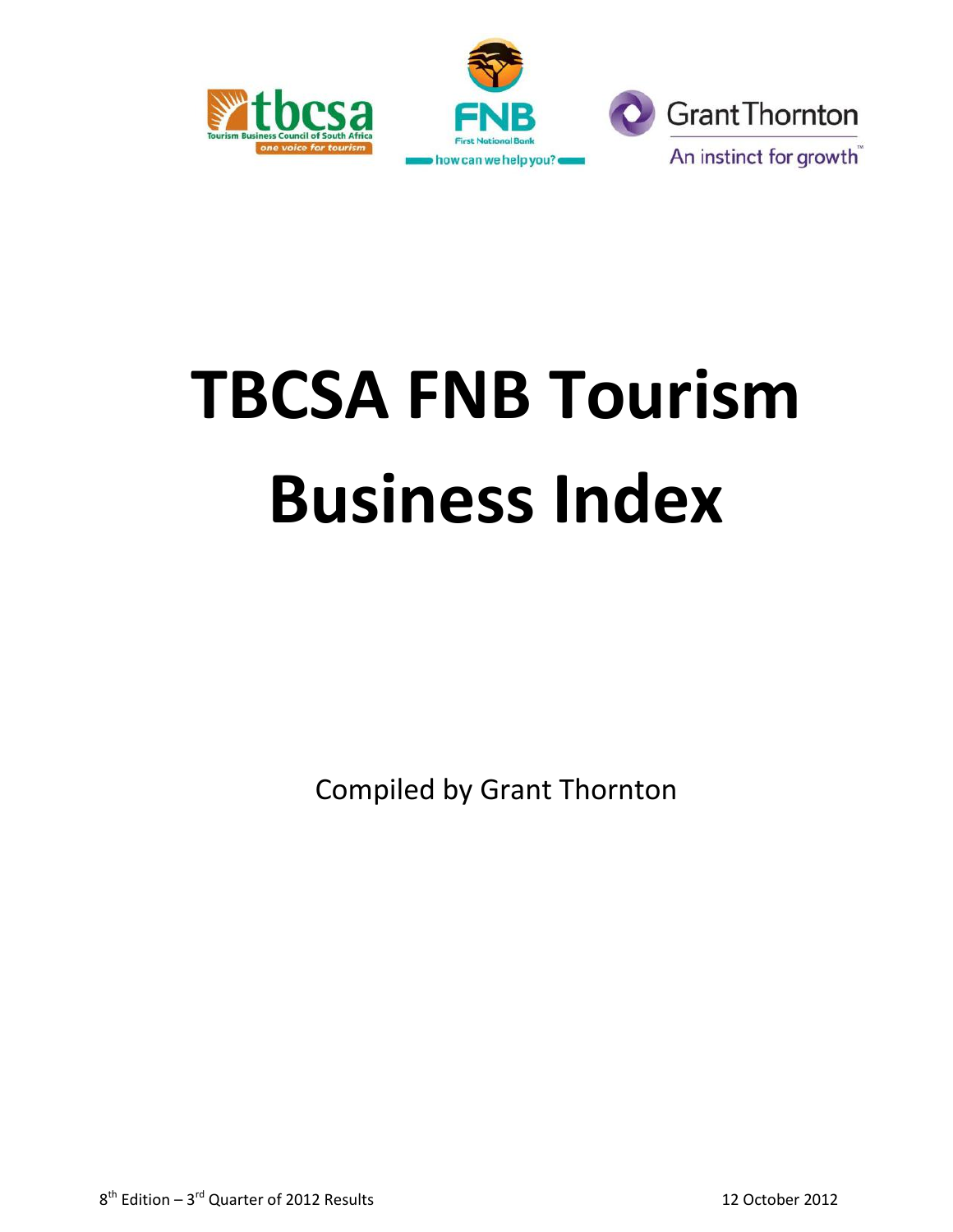### **TBCSA FNB Tourism Business Index**

#### **Introduction**

The Tourism Business Index ("**TBI**") is an initiative of the Tourism Business Council of South Africa. It is sponsored by First National Bank, and is compiled by Grant Thornton.

The TBI provides an indication of the current and likely future performance of the various businesses operating within the Tourism Sector in South Africa. It profiles the industry and positions it as an important component of the South African economy.

The index is produced quarterly, however for the first two editions; the TBI was still in the piloting phase. The information for the TBI is collected through an online survey of tourism businesses completed after the end of the quarter.

The first official edition of the TBI was released on the  $18<sup>th</sup>$  of January 2011.

For this edition of the TBI, as previously, the accommodation sector and non-accommodation operators have an adequate sample size, enabling two sub-indices to be produced. The overall tourism index includes accommodation operators and responses from airlines, tour operators, coach operators, vehicle rental companies, travel agents, retail outlets, conference venues and attractions.

The responses from the airlines, scheduled coach operators and vehicle rental companies, are regrettably still too few to allow for the development of a tourism transport sub-index. The TBCSA would like to encourage businesses in tourism and particularly in these sectors to participate in the TBI survey to allow for a transport sub-index to be developed in the future.

#### **What is a Business Index?**

The purpose of the TBI is to provide individual tourism businesses with regular, up-to-date information on the performance of tourism businesses, including the outlook for performance over the next three months. It therefore tracks actual recent business performance in the sector and is an indicator of prospects for short-term future performance.

It is a business index that focuses on the performance and profitability of businesses operating in the sector, as oppose to a sector performance index. While in many instances the subtle distinction between the two approaches would not manifest in different indices, in certain circumstances, they may be different. For example, if there is significant over-capacity in the industry, business performance can be weak, while the industry could be experiencing strong growth and making an increasing contribution to GDP. As the TBI tracks and forecasts tourism business performance, it is not separated into domestic and foreign tourism. Many tourism businesses host or handle both inbound and domestic tourists and therefore demand and characteristics in both major markets are inextricably linked to business performance.

The information is designed to help individual businesses and policy and strategy makers, understand the current tourism operating environment and plan for the likely future tourism industry environment.

Note: The pilot surveys did not follow exact quarters. The first two pilots each covered 3 months from May to July 2010, then August to October 2010, while the last survey of 2010 covered the last quarter, ie October to December. October was therefore included in two indices. From the first official edition in 2011 onwards, only regular quarters are covered.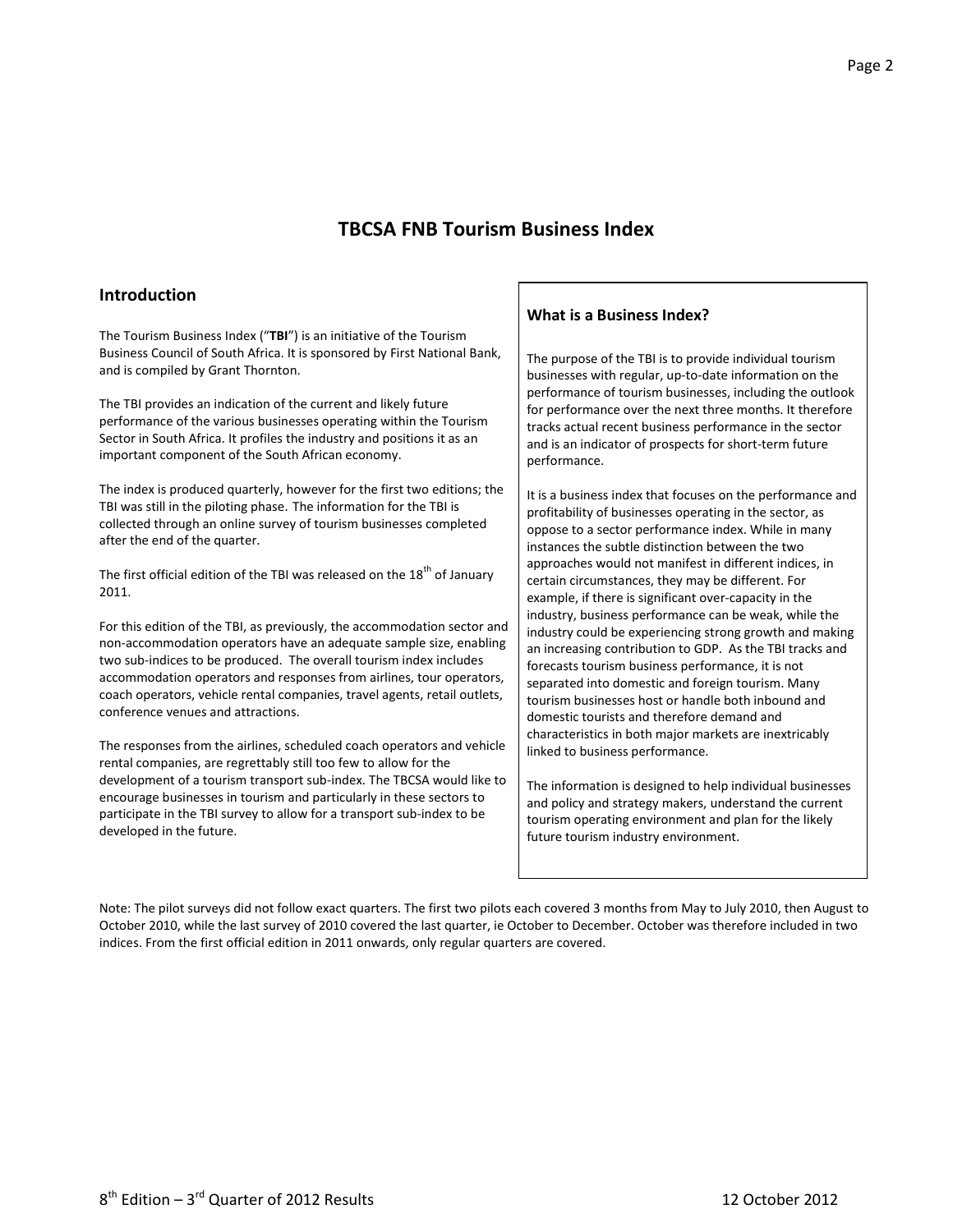# **TBCSA FNB Tourism Business Index**

# **The Tourism Business Index**



- The Q3 TBI moved upwards to reach 101, an overall performance just surpassing the normal level, and much better than Q2, which was an index of 88,2. This is the second quarter this year, after Q1 at 101,9, in which performance has attained normal levels, after 6 quarters of below normal performance from mid 2010.
- Performance for Q3 was also in line with expectations at 99,8; compared to the actual 101 achieved.
- Q4 expectations are roughly in-line with current performance at 103,1, just nudging up slightly. This 103,1 outlook, though, is the highest that the TBI has seen since inception and indicates the extent to which the industry is recovering from the recessionary impacts and excess of supply it suffered post 2010.
- The TBI index for the Accommodation Sector in Q3 was slightly lower than normal at 98,1, but still well up on the 89,9 of Q2, while the Other Tourism Businesses recorded a higher Q3 index of 103,3 showing an even greater improvement on the Q2 86,9 index.
- Compared to expectations for Q3, the Accommodation Sector performed better than expected (98,1 compared to 89,6),

#### **What is Normal?**

The reported changes or expected changes in demand and profitability are expressed relative to the expected normal levels of business for the relevant period. Normal is defined as "the level of acceptable business performance in line with the realistic long term average performance you would hope to achieve, or the long term average historical performance experienced, during this quarter, i.e. taking seasonal variances into account".

Normal is then calibrated to an index of 100. When the index shows Performance or Prospects at higher than 100, this indicates better than normal performance while, below 100 indicates worse than normal performance.

If all business surveyed indicate a significantly better than normal performance across all dimensions covered, the index could register a maximum high of 200, while significantly poor performance for all businesses would result in an index of 0.

2 – 3 Years is usually required before a business tendency index can be said to be fully bedded-down. This allows performance and prospects to be compared over time and any underlying response bias that could impact on the index to be adjusted for.

while Other Tourism Businesses forecast of 107,6 was somewhat higher than the 103,3 achieved.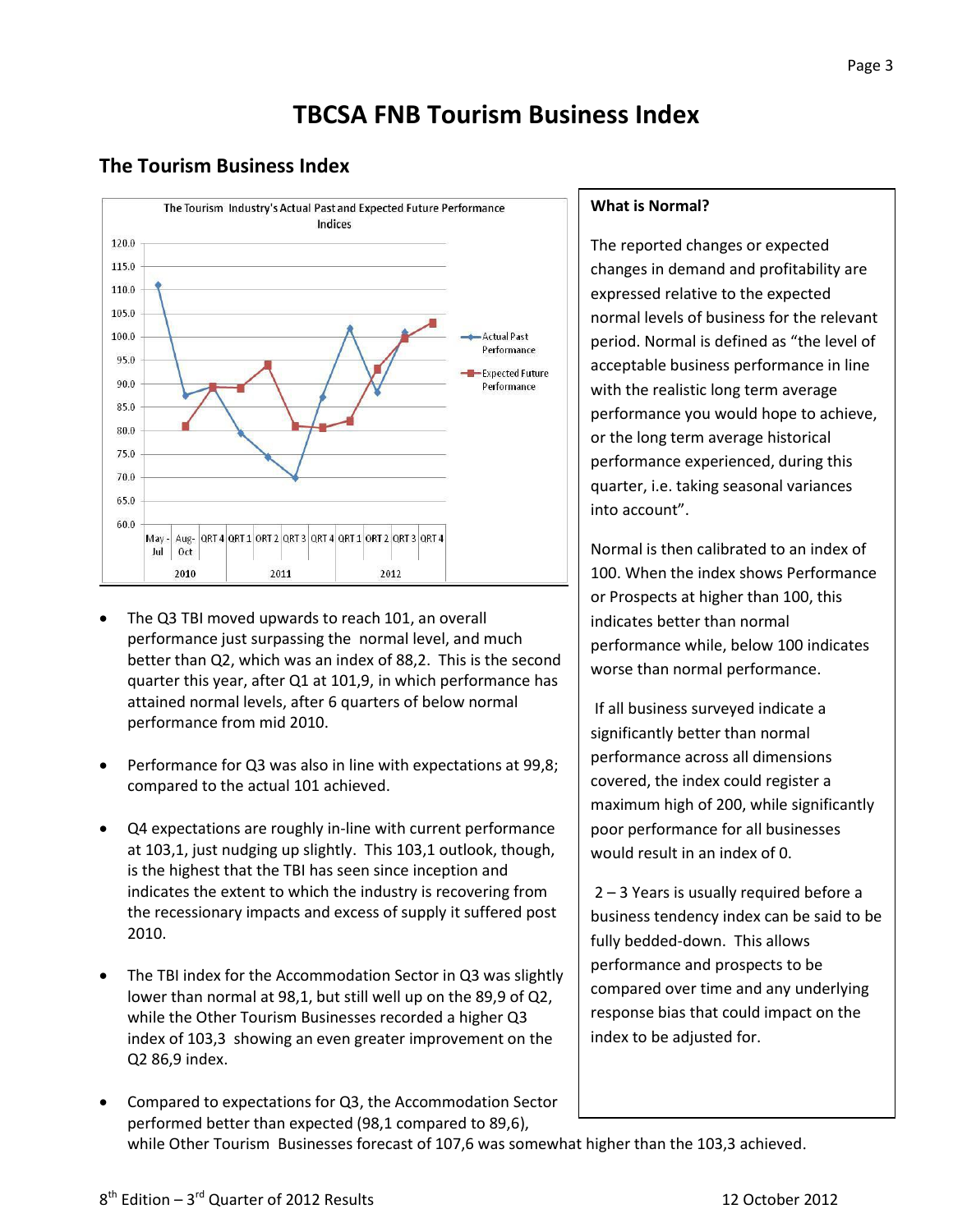#### **Accommodation Index**



#### **Other Tourism Business Sub Index**

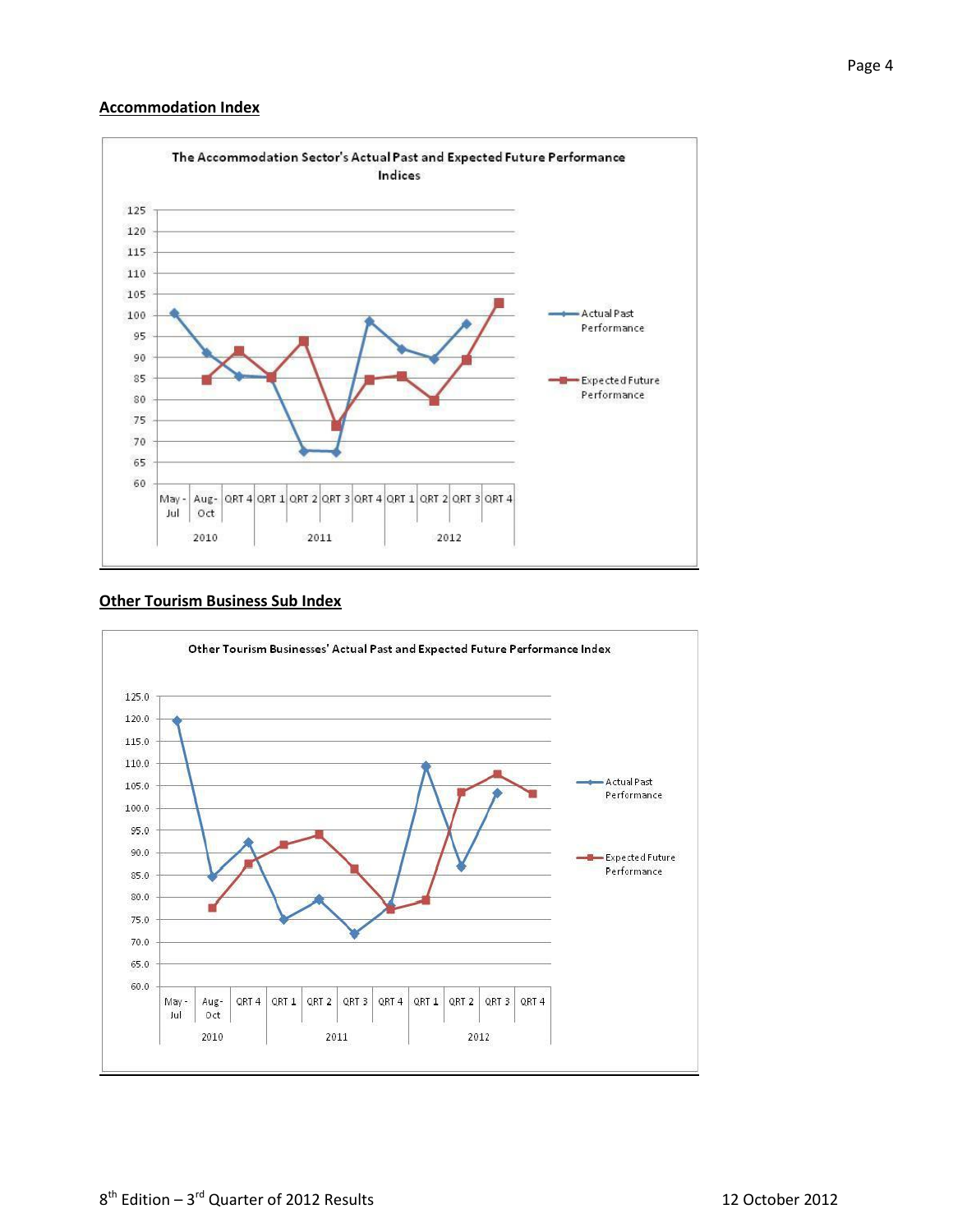Overall businesses on average consider operating conditions and profitability to be around the normal level in Q3, with expectations for Q4 good and moving slightly further above normal.

|      |                            | <b>Overall</b> |                 | <b>Accommodation</b> |                 | <b>Other</b> |          |
|------|----------------------------|----------------|-----------------|----------------------|-----------------|--------------|----------|
|      |                            | <b>Actual</b>  | <b>Forecast</b> | <b>Actual</b>        | <b>Forecast</b> | Actual       | Forecast |
| 2011 | $1^{\rm st}$<br>Quarter    | 79.6           | 89.1            | 85.3                 | 85.5            | 75.1         | 91.9     |
|      | 2 <sup>nd</sup><br>Quarter | 74.5           | 94.1            | 67.8                 | 94.0            | 79.6         | 94.1     |
|      | 3 <sup>rd</sup><br>Quarter | 70.0           | 81.0            | 67.7                 | 73.9            | 71.8         | 86.4     |
|      | $4^{\text{th}}$<br>Quarter | 87.3           | 80.7            | 98.9                 | 84.9            | 78.3         | 77.4     |
| 2012 | $1^{\rm st}$<br>Quarter    | 101.9          | 82.2            | 92.2                 | 85.8            | 109.3        | 79.4     |
|      | $2nd$ Quarter              | 88.2           | 93.2            | 89.9                 | 79.8            | 86.9         | 103.5    |
|      | 3rd Quarter                | 101.0          | 99.8            | 98.1                 | 89.6            | 103.3        | 107.6    |
|      | $4th$ Quarter              |                | 103.1           |                      | 103.1           |              | 103.2    |

#### **TBI Summary**

# **Balance Statistics**

- However, when looking at next year, on balance the accommodation respondents expect a very slightly poor year at -3,8%, but this has been improving steadily every quarter from a low of -70,3 in Q3 2011. Other Tourism Businesses are on balance +10,5% positive about the outlook for the next year, which is actually a small decline from previous annual outlooks in the last two quarters at +17,2% and +15,3%.
- In both Accommodation and Other Tourism Businesses, there is a positive balance (+22,5% and+30,3% respectively) regarding capacity expansion for Q4. The majority of respondents expect their capacity to remain unchanged, but a reasonable number of respondents are indicating increases in capacity with very few indicating decreases.
- In terms of employment, the Accommodation Sector is slightly positive on balance for Q4 (+6,4%), compared to the negative balance statistic recorded for Q3 (-3,9). Other Tourism Businesses have gone from a somewhat positive outlook for Q3 (+7,4%) in the last edition to a marginally negative outlook for Q4 (-0,6%), with the majority still indicating that their employment levels will remain unchanged.

#### **The Balance Statistic**

Results from qualitative questions are provided in the form of a "balance" statistic. This is the difference between the percentages of positive and negative responses. A balance for each question is calculated by deducting the percentage of negative replies from the percentage of positive answers given to each question. The final value is a single figure, with a minus representing an overall negative outlook or performance and a positive figure an overall positive outlook or performance. For a given balance, the varying percentage of "normal" replies and the split of positive/negative replies over the two options in the scale may indicate a varying degree of uncertainty or a stronger positive or negative outlook amongst managers.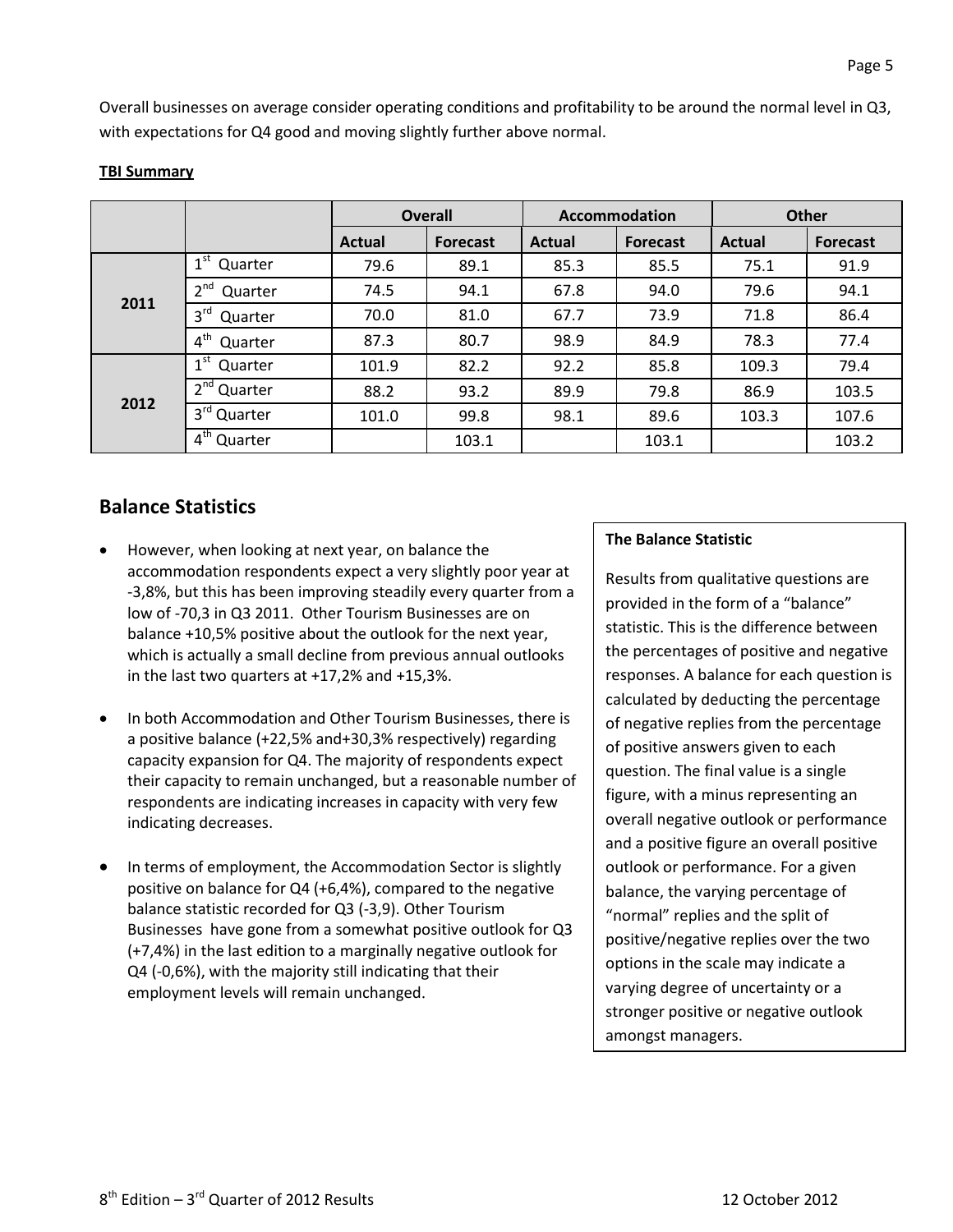#### **Next Year**





#### **Summary of the Next Year Balance Statistic Historical Results**

|      |                            | <b>Accommodation Sector</b> | <b>Other Sector</b> |
|------|----------------------------|-----------------------------|---------------------|
|      | 1 <sup>st</sup><br>Quarter | $-27.7%$                    | $+13%$              |
|      | 2 <sup>nd</sup><br>Quarter | $-40.2%$                    | $-5.4%$             |
| 2011 | 3 <sup>rd</sup><br>Quarter | $-70.3%$                    | $-3.2%$             |
|      | 4 <sup>th</sup><br>Quarter | $-53.0%$                    | $-16.9%$            |
|      | 1 <sup>st</sup><br>Quarter | $-24.5%$                    | $+17.2%$            |
| 2012 | 2 <sup>nd</sup> Quarter    | $-11.7%$                    | $+15.3%$            |
|      | $3^{\text{rd}}$<br>Quarter | $-3.8%$                     | $+10.5%$            |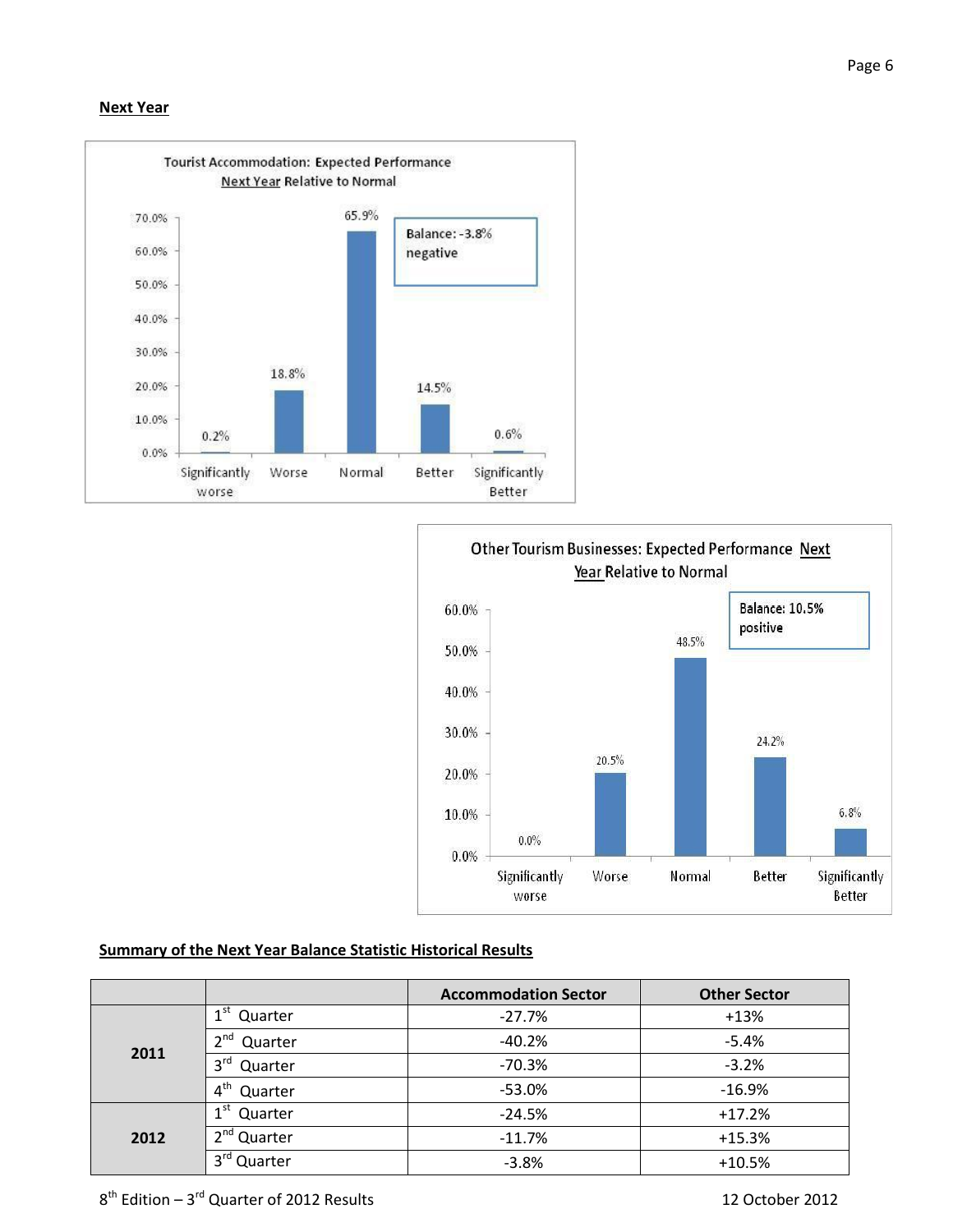#### **Employment Levels**





#### **Summary of the Employment Balance Statistic Historical Results**

|      |                            | <b>Accommodation Sector</b> | <b>Other Sector</b> |  |
|------|----------------------------|-----------------------------|---------------------|--|
|      | 1 <sup>st</sup><br>Quarter | $-23.7%$                    | $-28.9%$            |  |
|      | 2 <sub>nd</sub><br>Quarter | $-25.3%$                    | $-12.3%$            |  |
| 2011 | 3 <sup>rd</sup><br>Quarter | $-17.4%$                    | $+1.8%$             |  |
|      | 4 <sup>th</sup><br>Quarter | $-15.4%$                    | $+1.6%$             |  |
|      | 1 <sup>st</sup> Quarter    | $-17.3%$                    | $-3.0%$             |  |
| 2012 | 2 <sup>nd</sup> Quarter    | $-3.9%$                     | $+7.4%$             |  |
|      | 3 <sup>rd</sup> Quarter    | $+6.4%$                     | $-0.6%$             |  |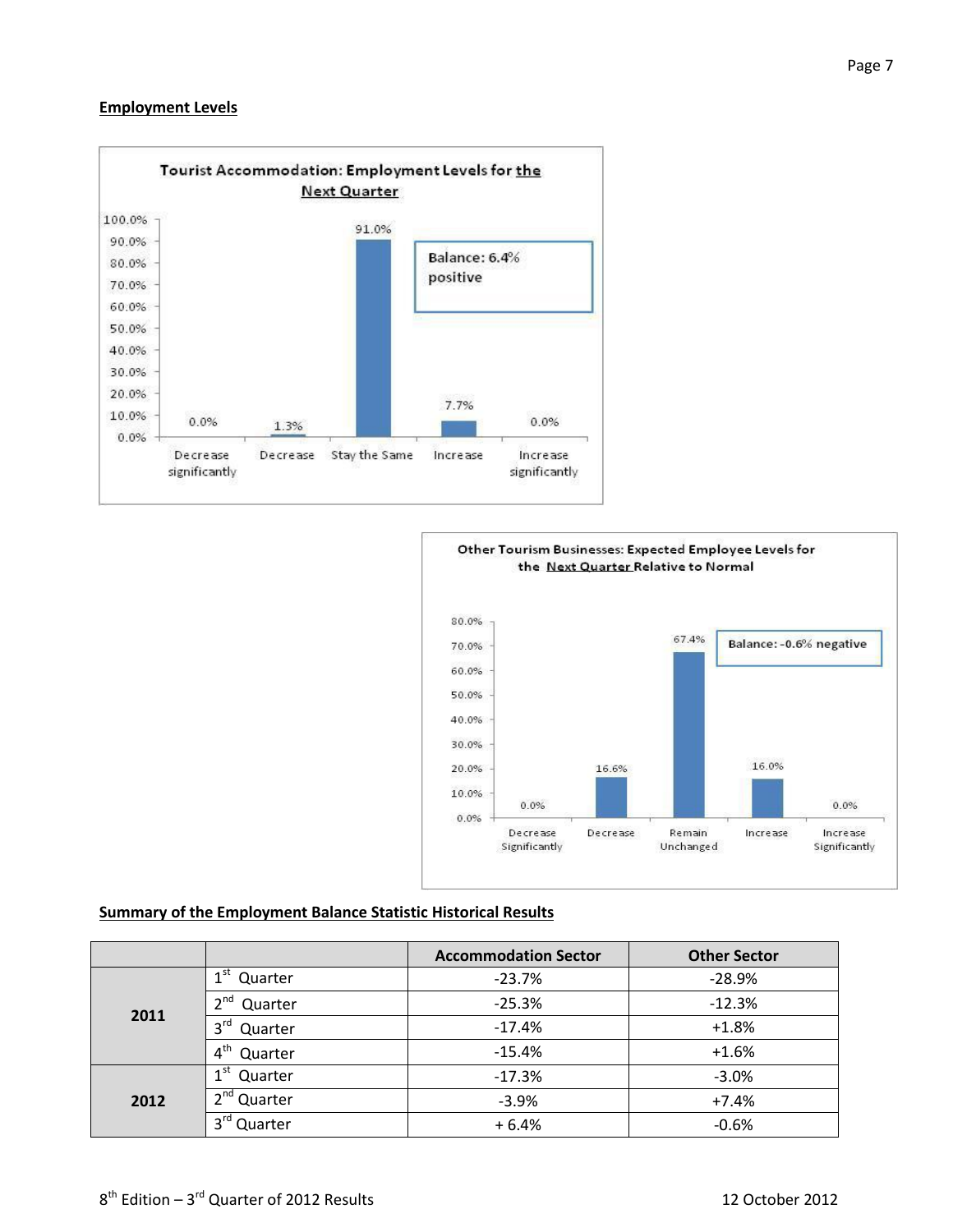#### **Capacity Growth Expectations**





## **Summary of the Capacity Growth Balance Statistic Historical Results**

|      |                            | <b>Accommodation Sector</b> | <b>Other Sector</b> |  |
|------|----------------------------|-----------------------------|---------------------|--|
|      | ⊿st<br>Quarter             | $+14.3%$                    | $-11.1%$            |  |
| 2011 | $\lambda$ nd<br>Quarter    | $+12.6%$                    | $+9.3%$             |  |
|      | 3 <sup>rd</sup><br>Quarter | $+9.6%$                     | $+24.8%$            |  |
|      | 4 <sup>th</sup><br>Quarter | $-3.3%$                     | $+21.0%$            |  |
|      | 1 <sup>st</sup><br>Quarter | $+7.4%$                     | $+20.7%$            |  |
| 2012 | 2 <sub>nd</sub><br>Quarter | $+25.6%$                    | $+7.2%$             |  |
|      | ∩ר<br>Quarter              | $+22.5%$                    | $+30.3%$            |  |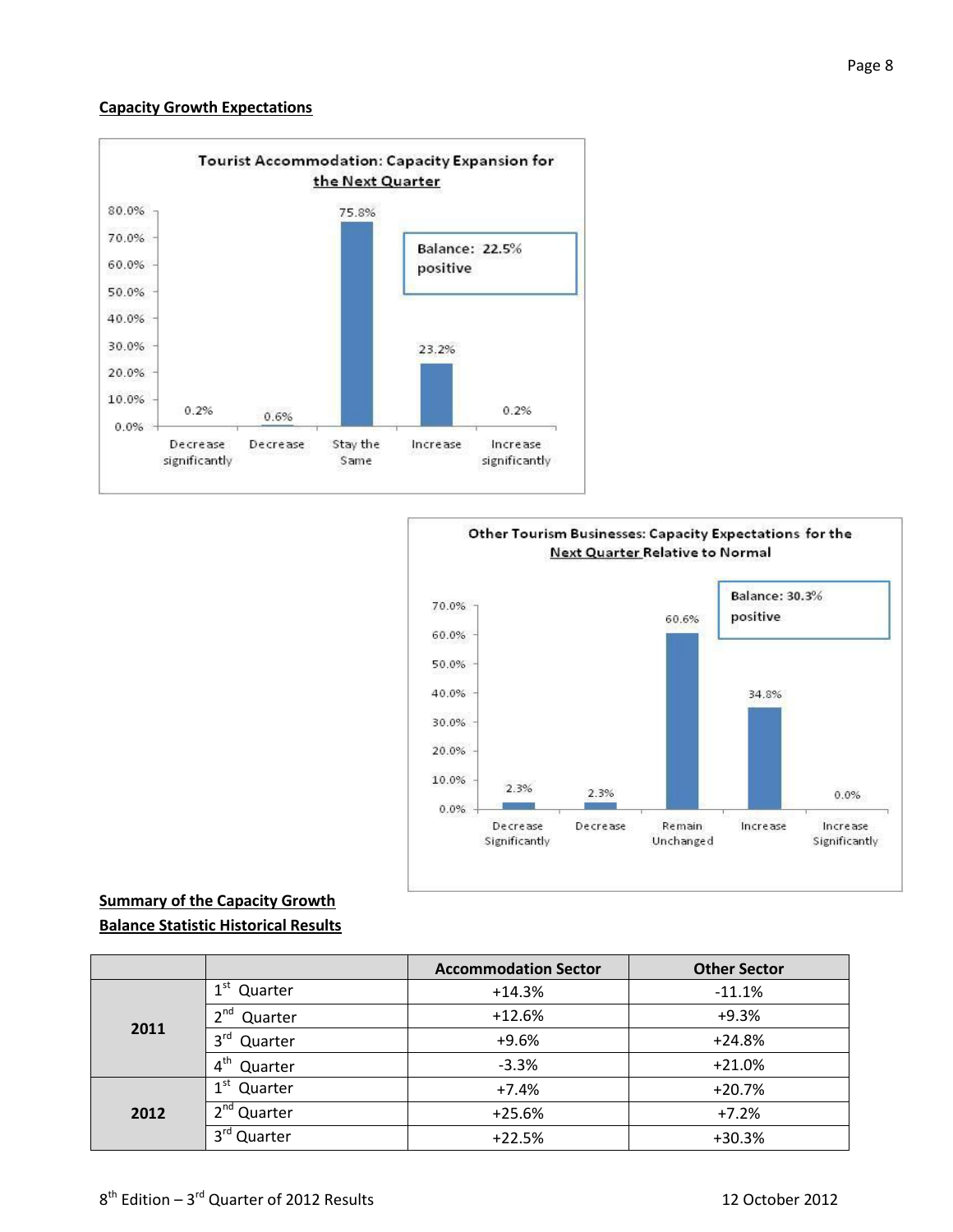# **Factors Affecting Business Conditions**

When considering the performance of the Tourism Industry, this report considers both positive and negative factors which are possibly impacting on the performance of the different sub-sectors.

#### **Negative Factors - Last Quarter**

 Once again cost of inputs was cited by a significant number of businesses (43%) as being an impediment to business performance in Q3. This was closely followed by insufficient domestic leisure and business demand, cost of labour and insufficient overseas demand. The rising cost of fuel, electricity and the looming e-tolls in Gauteng were all still mentioned by many of the respondents as negative impacting factors.



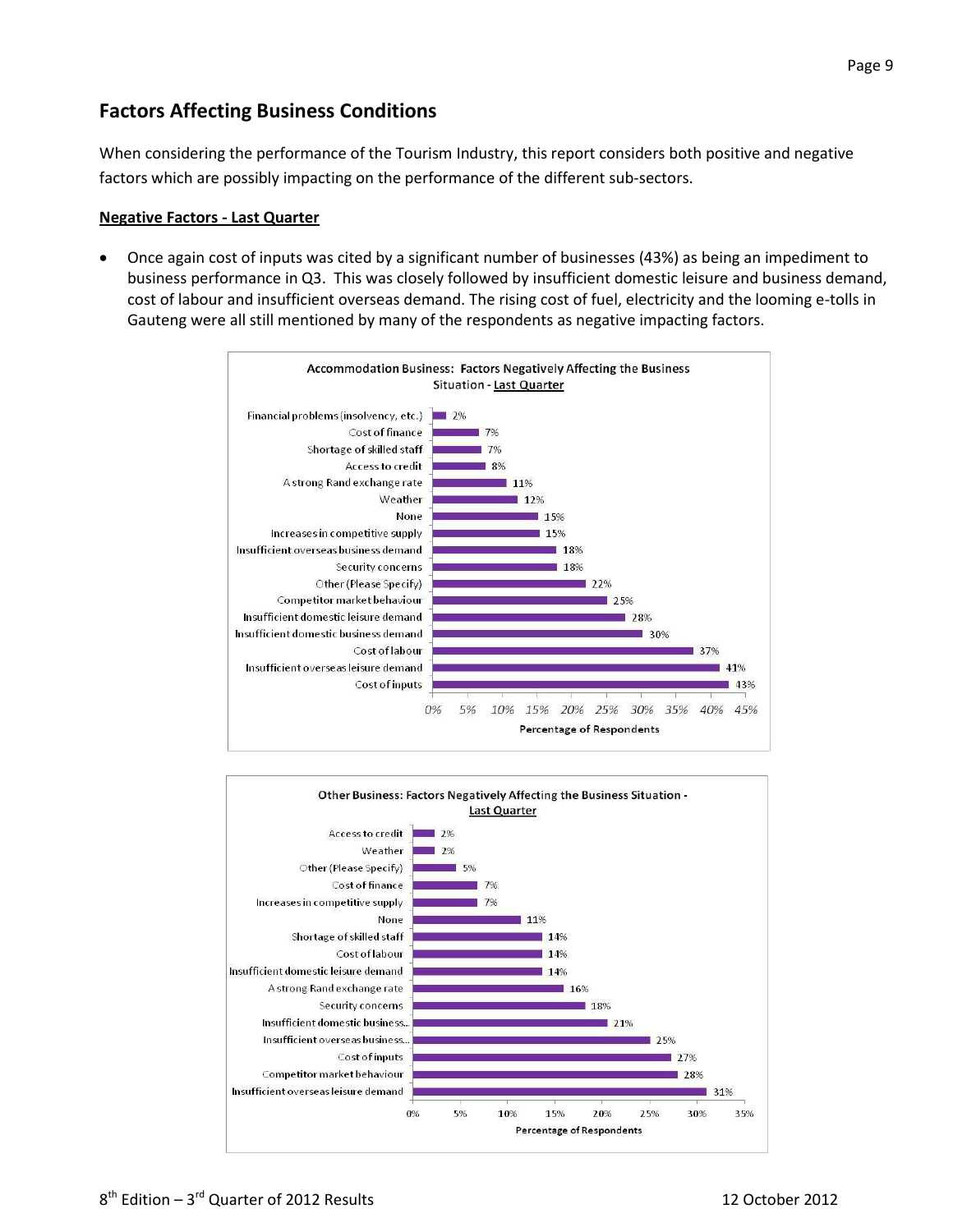- Increase in competitive supply was cited for the first time since the Pilot phase as a factor for the Accommodation Sector in respect of their business performance in Q3. This indicates that increases in competitive supply in the Accommodation Sector are starting to impact negatively on business performance after the oversupply felt after 2010.
- This indicates that the industry was correct in its expectations last quarter (also for the first time since the Pilot phase) that increases in competitive supply would impact negatively on their businesses.



#### **Negative Factors - Next Quarter**

- Once again cost of inputs (43%), insufficient overseas leisure demand (43%), cost of labour (37%) and insufficient domestic leisure and business demand (32%-31%) are predicted by the Accommodation Sector as negative impacting factors for the next quarter (Q4).
- For the Other Tourism Businesses, in addition to the factors affecting the accommodation sector, competitor market behaviour (35%) and security concerns (24%) are added to the list by many of the respondents as negative impacting factors expected in Q4.
- In the Accommodation Sector competitor market behaviour has been declining in the number of respondents who cite this as an expected negative impacting factor on their business performance decreasing steadily since the first edition of the TBI.
- Cost of inputs have increased in the number of accommodation respondents citing this as a negative factor, however, the number of respondents who expect this factor to have a negative impact in Q4 have declined from the last two editions.



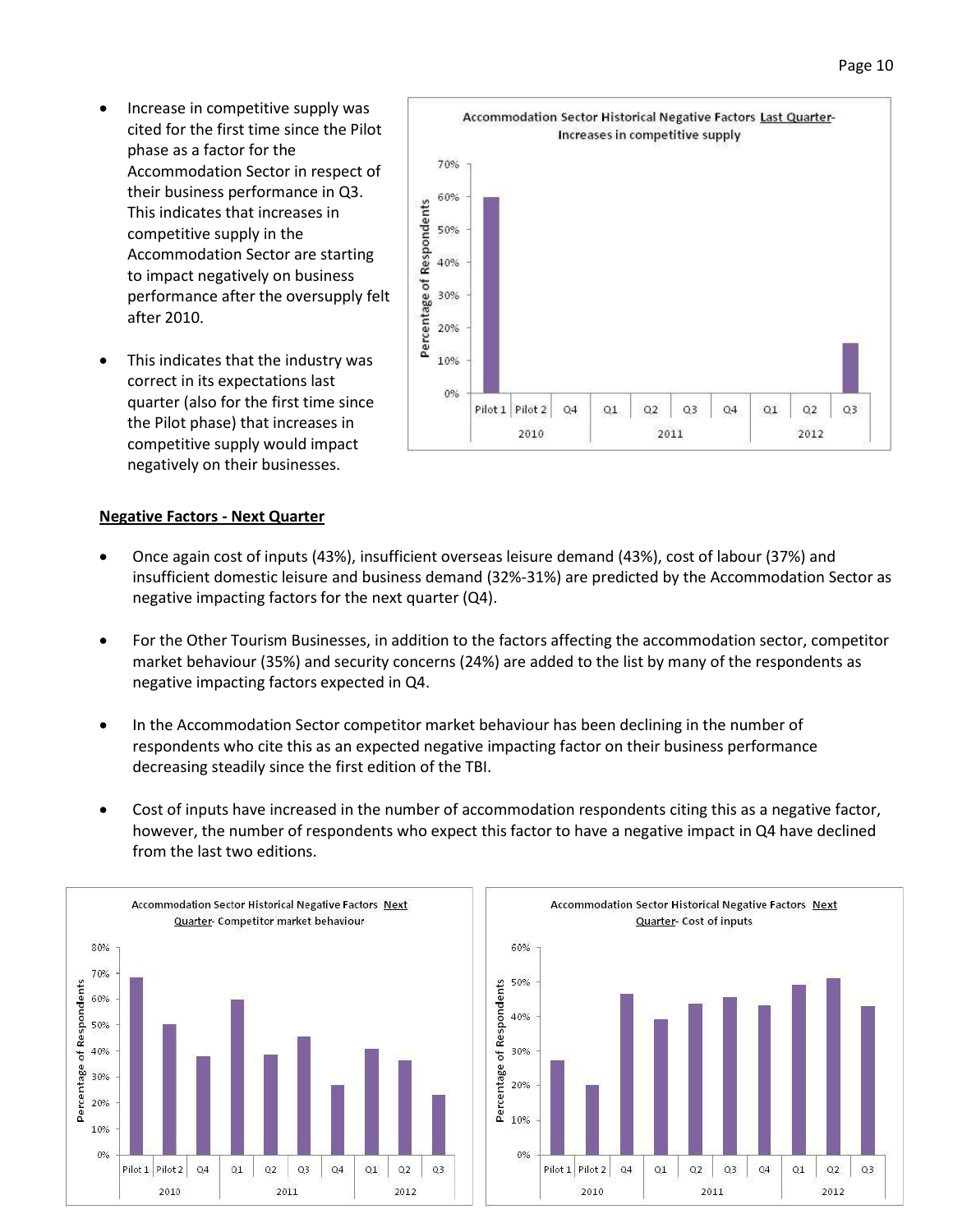

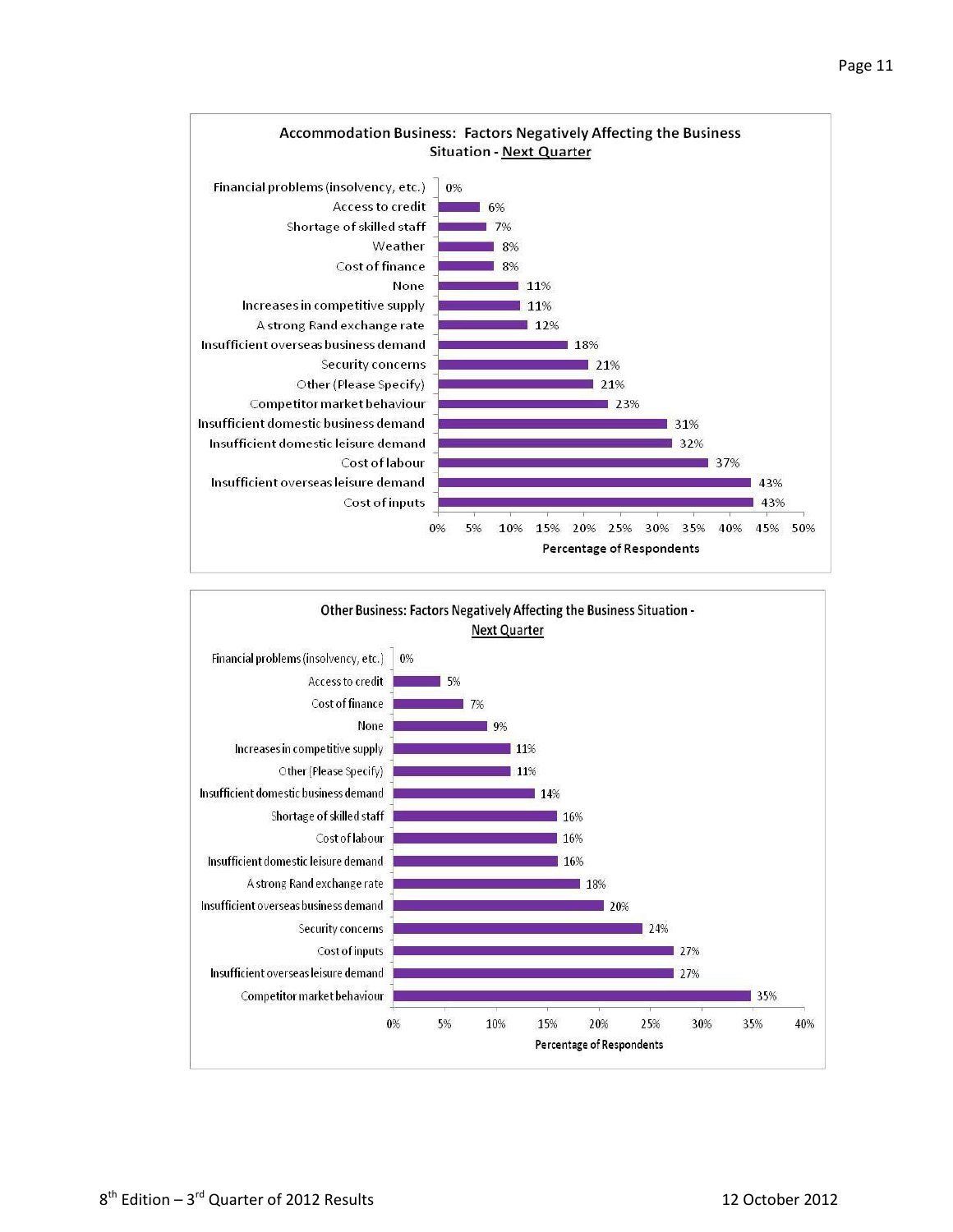#### **Positive Factors - Last Quarter**



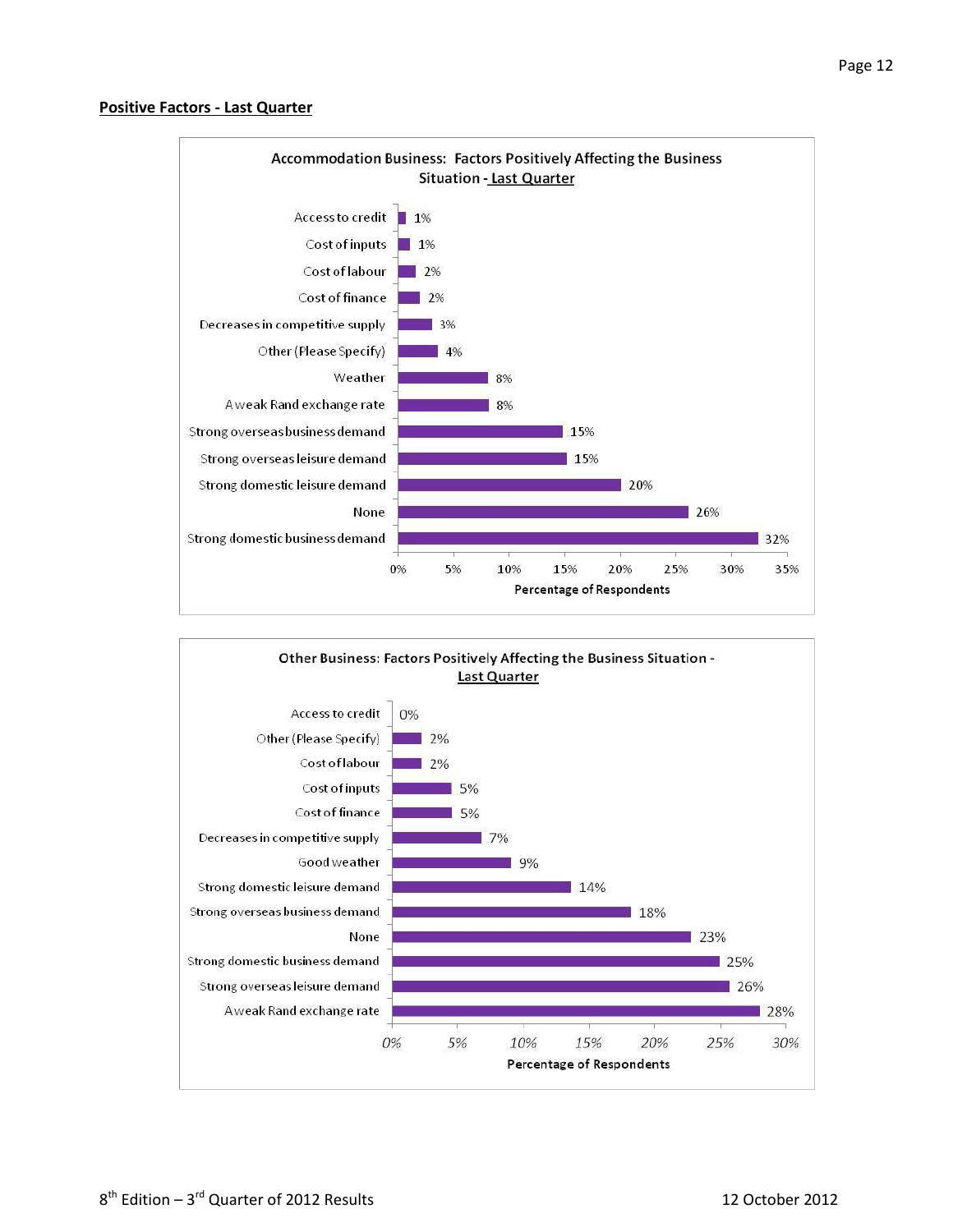- Notable is that a large number of respondents (26% in the Accommodation Sector and 23% in the Other Sector of the Tourism Industry) feel that no specific factor had a positive impact on their business operation during Q3.
- Also strong domestic business demand was highlighted by many respondents (32% in the Accommodation Sector and 25% in the Other Tourism Sector) to have been a positive contributing factor during Q3, however 30% of the respondents in the Accommodation Sector and 21% of respondents in the Other Tourism Sector highlighted this factor as a negative contributing factor during Q3.
- Strong domestic business demand has also been increasing in the number of respondents who perceive this as a positive contributing factor to their business performance in the last quarter, since the first edition of the TBI.
- This could indicate that there is a strong growth experienced in the domestic business market, however, some respondents have not felt the benefit of the growth and have still indicated a lack of domestic business travel as a negative factor for Q3.



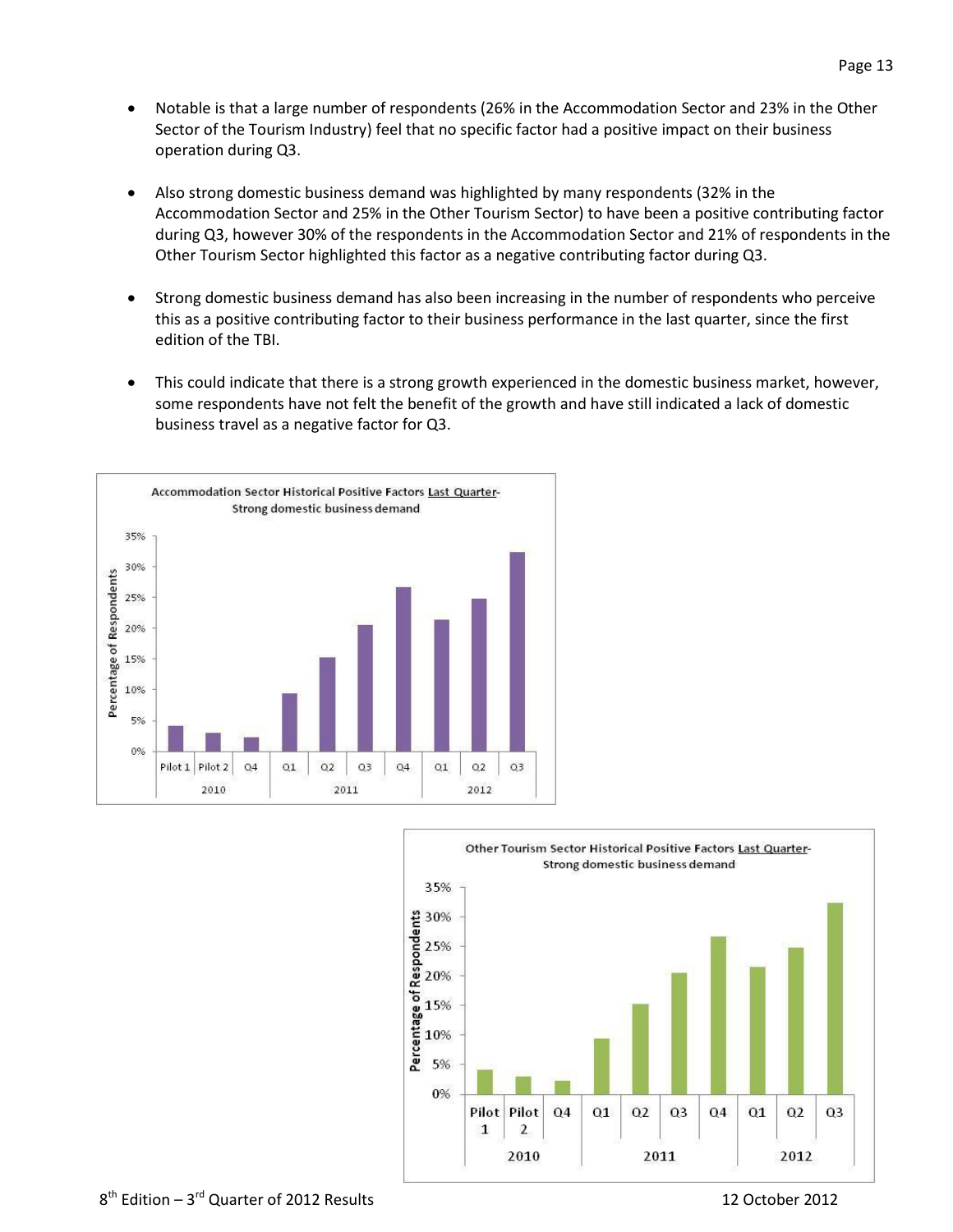#### **Positive Factors – Next Quarter**



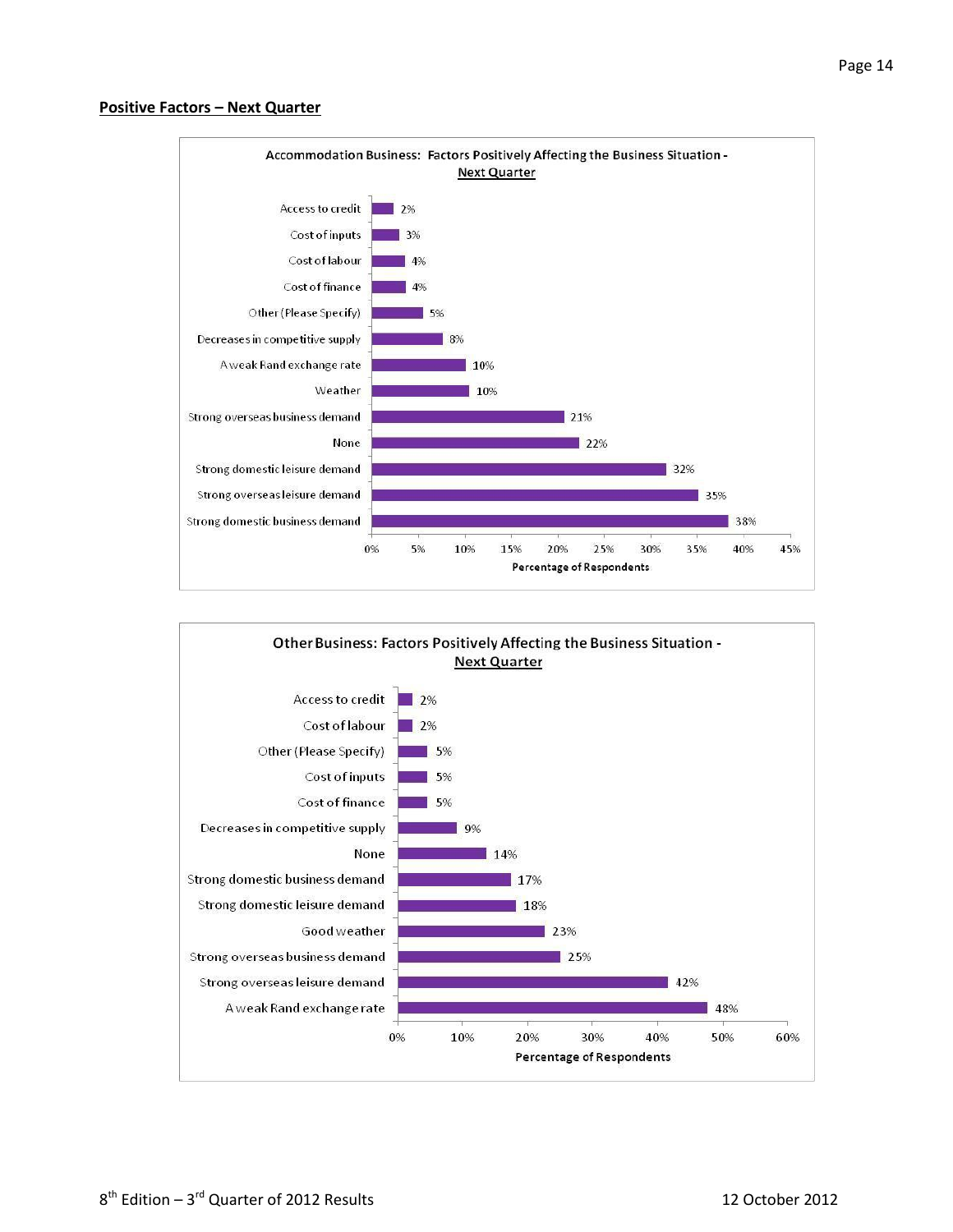- Likewise, many respondents are expecting overseas business and leisure demand to have a positive impact on the next quarter (Q4) when many highlighted these factors as expected negative factors for the next quarter.
- In line with the negative expectations for the next quarter, cost of labour and cost of inputs was not cited by many of the respondents as an expected positive factor for the next quarter.



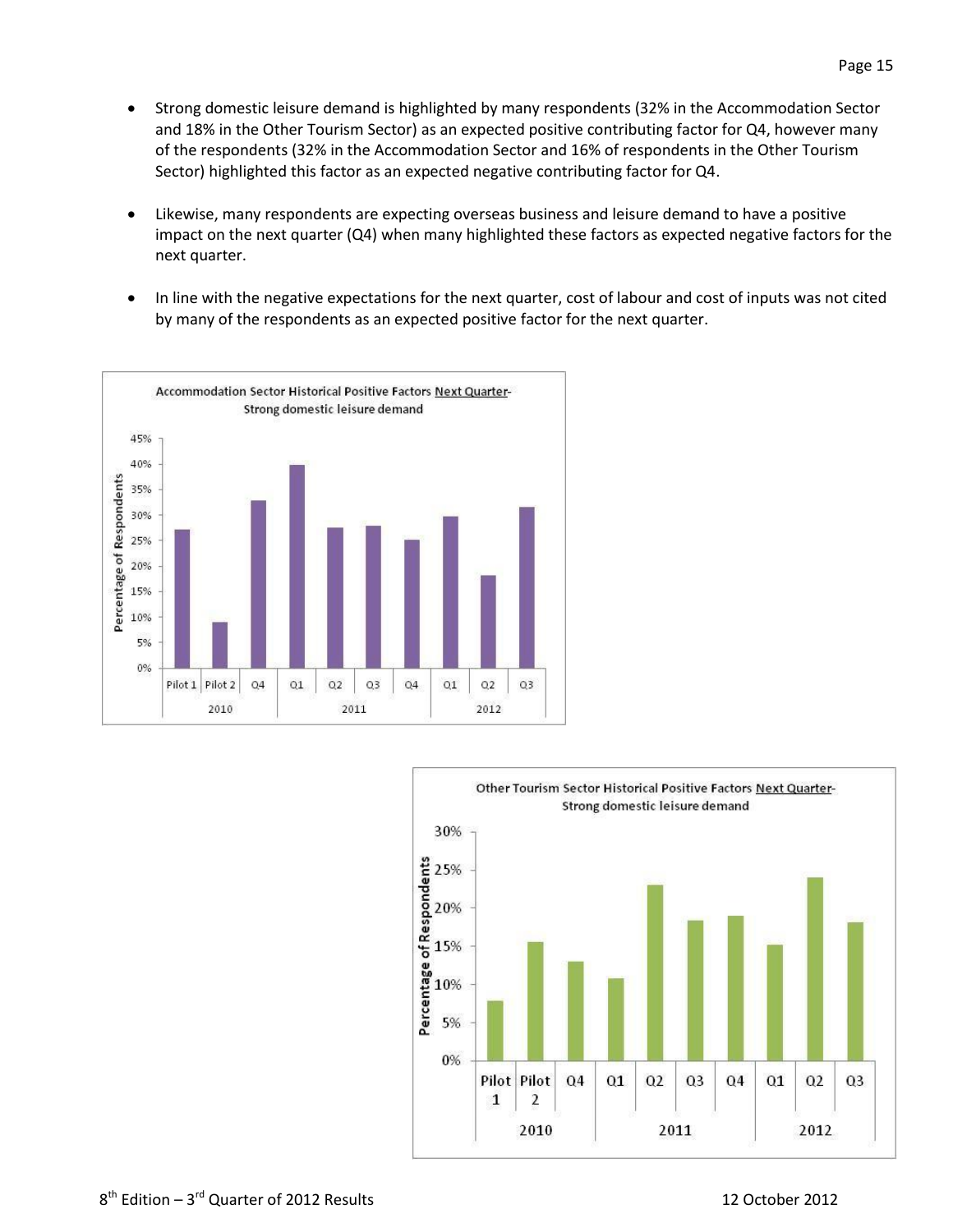# **General Business Indicators**

The Quarterly RMB/BER Business Confidence Index ("**BCI**") from 2010 to the first three quarters of 2012 is shown in the table below.

|      | <b>Quarter 1</b> | <b>Quarter 2</b> | Quarter 3      | <b>Quarter 4</b> |
|------|------------------|------------------|----------------|------------------|
| 2010 | 43               | 36               | 4 <sub>1</sub> | 44               |
| 2011 | r r<br>ככ        | 48               | 39             | 38               |
| 2012 | г٦<br>ے ر        | ⊥ 4              | 4.             |                  |

*Source: BER*

As 50 indicates neutral levels of confidence, the index has largely been in negative territory since 2010 with exceptions in the first quarters of 2011 and 2012.

The index increased by 6 index points in the third quarter to an index of 47. This only partially neutralises the big fall in the second quarter when the index dropped by 11 points from 52 in the first quarter to 41. Business confidence increased in all the sectors making up the RMB/BER BCI during the third quarter of 2012. The current level of 47 indicates that only a small majority of senior management is negative about business confidence at the moment.

The tourism business index, similarly to the RMB BER index in the first quarter of 2012, also reached positive territory, for the first time in a year for the BER. Likewise, both indices decreased in the second quarter and then increased in the third quarter, indicating a general rise in business confidence. The TBI recorded a performance index of 101 against 100, while the BCI recorded 47 against a normal of 50 in the third quarter of 2012, indicating that the TBI is largely mirroring the RMB/BER BCI this year, but that the Tourism Industry is slightly more positive.

The RMB/BER is a business tendency survey based on OECD methodology as is the TBCSA FNB TBI.

The SACCI Business Confidence Index ("BCI") is a composite indicator, as oppose to a tendency survey. The BCI is a market-related index that reflects not what business is saying, but what it is doing and experiencing. It is therefore not an opinion/perception-based index. It is likely that in any one month the business mood will be influenced both positively and negatively by various developments in the economy. The BCI seeks to reflect the net results of these influences. Even though the BCI is not a tendency survey like the TBI, it is another regular and timeous indicator of economic activity to which the TBI can be compared.

The index is based on the average economic activity for 2005 being a base of 100. The index rose above 100 in 2006 reaching 119 at its highest level and stayed above 100 in the early part of 2007 and thereafter declined. The index average for 2009 was 97,7. The index average rose only slightly in 2010 with 2,3 index points to 100. The average index for 2011 was 100,4 (only a marginal increase from the 2010 index average).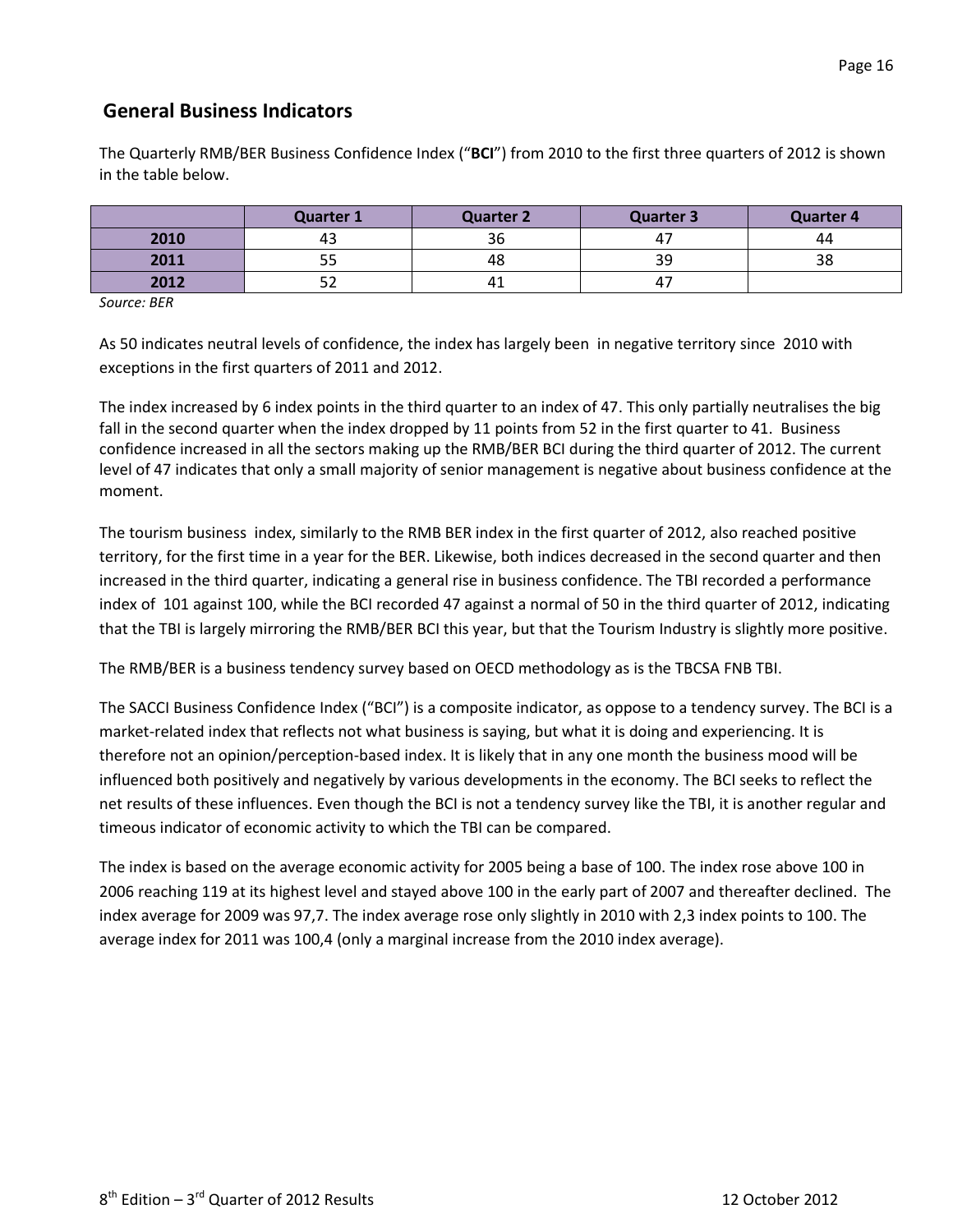The SACCI BCI for 2011 and 2012 is presented in the below table.

| 2011  |       |              |       |       |       |      |            |            |      |            |            |
|-------|-------|--------------|-------|-------|-------|------|------------|------------|------|------------|------------|
| Jan   | Feb   | <b>March</b> | Apr   | May   | Jun   | Jul  | Aug        | <b>Sep</b> | Oct  | <b>Nov</b> | <b>Dec</b> |
| 103,1 | 101,9 | 104,2        | 102,5 | 101,2 | 102,4 | 99,0 | 98,6       | 98,4       | 97.5 | 97.4       | 99.1       |
| 2012  |       |              |       |       |       |      |            |            |      |            |            |
| Jan   | Feb   | <b>March</b> | Apr   | May   | Jun   | Jul  | <b>Aug</b> | <b>Sep</b> | Oct  | <b>Nov</b> | <b>Dec</b> |
| 97.1  | 99.5  | 95.7         | 94.3  | 92.8  | 94.9  | 90.9 | 95         | 91.7       |      |            |            |

Over the last four quarters, the SACCI BCI has been reducing slightly from a quarterly average of 98 for the last quarter of 2011, compared to the quarterly average of 97,4 for the first quarter of 2012 to a quarterly average of 94 for the second quarter of 2012 and 92.5 for the third quarter of 2012. This compares to a quarterly average of 98.7 for the third quarter of 2011.

Even though the methodologies are not the same and therefore different results could be expected, it would appear that there is a general downward tendency in business performance according to the SACCI BCI, which is not reflected by either the TBI or the RMB/BER.